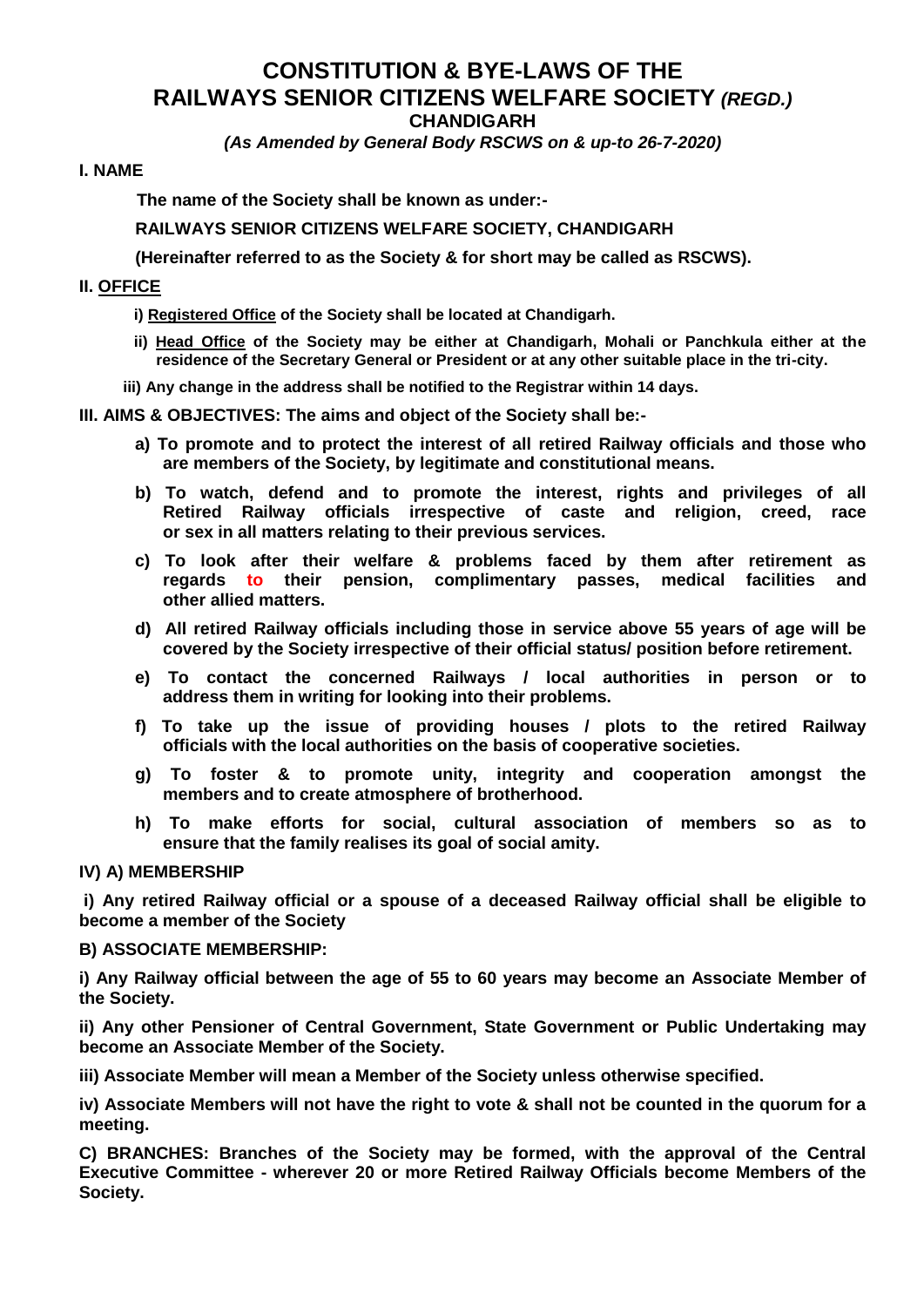**D) ZONES: Zones of the Society may be formed with the approval of the Central Executive Committee of the Society - wherever 100 or more Retired Railway Officials – located at different stations - become Members of the Society.**

# **V) SUBSCRIPTION**

**a) i) The subscription for the Members of the Society residing in Chandigarh, Mohali, Panchkula, Zirakpur or their out- skirts shall be Rs.300 per annum.**

 **a) ii) The subscription for the Members of the Society residing outside Chandigarh, Mohali, Panchkula, Zirakpur or their out-skirts, shall be Rs.100 per annum.**

**a) iii) The subscription for the Associate Members of the Society shall be Rs.100 PA**

**a) iv) Branches of the Society shall pay Rs.100 per member per annum as Central Quota of Subscription to the Central Executive Committee.**

**b) Subscription will be re-fixed according to the requirements so warranted with the approval of the General Body.** 

**c) Life membership of the Society will be Rs. 2500 for Life Members & Rs.1250 for Out station Life Members & Associate Life Members.**

**d) Special contribution may be raised to meet with the special programme(s), if any.** 

**e) Donations from members or non-members may be accepted to pursue the objectives of the Society.**

**f) Subscription paid shall relate to calendar year.**

# **VI. TERMINATION OF MEMBERSHIP**

**The membership of a member shall cease if he / she:-**

- **i) Resigns his / her membership.**
- **ii) If his / her subscription is in arrear for more than one year.**
- **iii) Does not attend General Body (G.B.) meetings at least three times in a year continuously - unless adequate reasons are offered by him / her to be considered by the Executive Committee.**
- **iv) Membership can be terminated if any member is working against the interest of the Society or his conduct is doubtful or one is involved in any criminal case - subject to the approval of the Executive Committee.**

# **VII. MANAGEMENT**

- **a) All the enrolled members shall constitute a General Body (G. B.).**
- **b) The G. B. must meet at-least twice a year.**
- **c) Annual General Body will be held every year in December / January of the following year.**

**d) In the Annual G.B. meeting & other G. B. meetings, a notice of at least 15 days should be given to the members in writing by the Secretary General.** 

- **e) A special G.B. meeting may be called at any time by the President or the Secretary General or on receipt of requisition from the 1/5th of the total number of members with 7 days notice to the Secretary General.**
- **f) Every notice must be signed by the Secretary General.**
- **g) The quorum of the Annual G. B. meeting shall be twenty percent of the total members or 20 members which ever is less and for special G. B. meeting 30 members would be needed.**
- **h) No business shall be transacted at any time unless the requisite quorum is there.**
- **i) No quorum is required for the adjourned meeting.**
- **j) If within 30 minutes for the fixed time for the G. B. meeting, there being no requisite quorum, the meeting shall be adjourned and may be held after one hour for which no quorum is required.**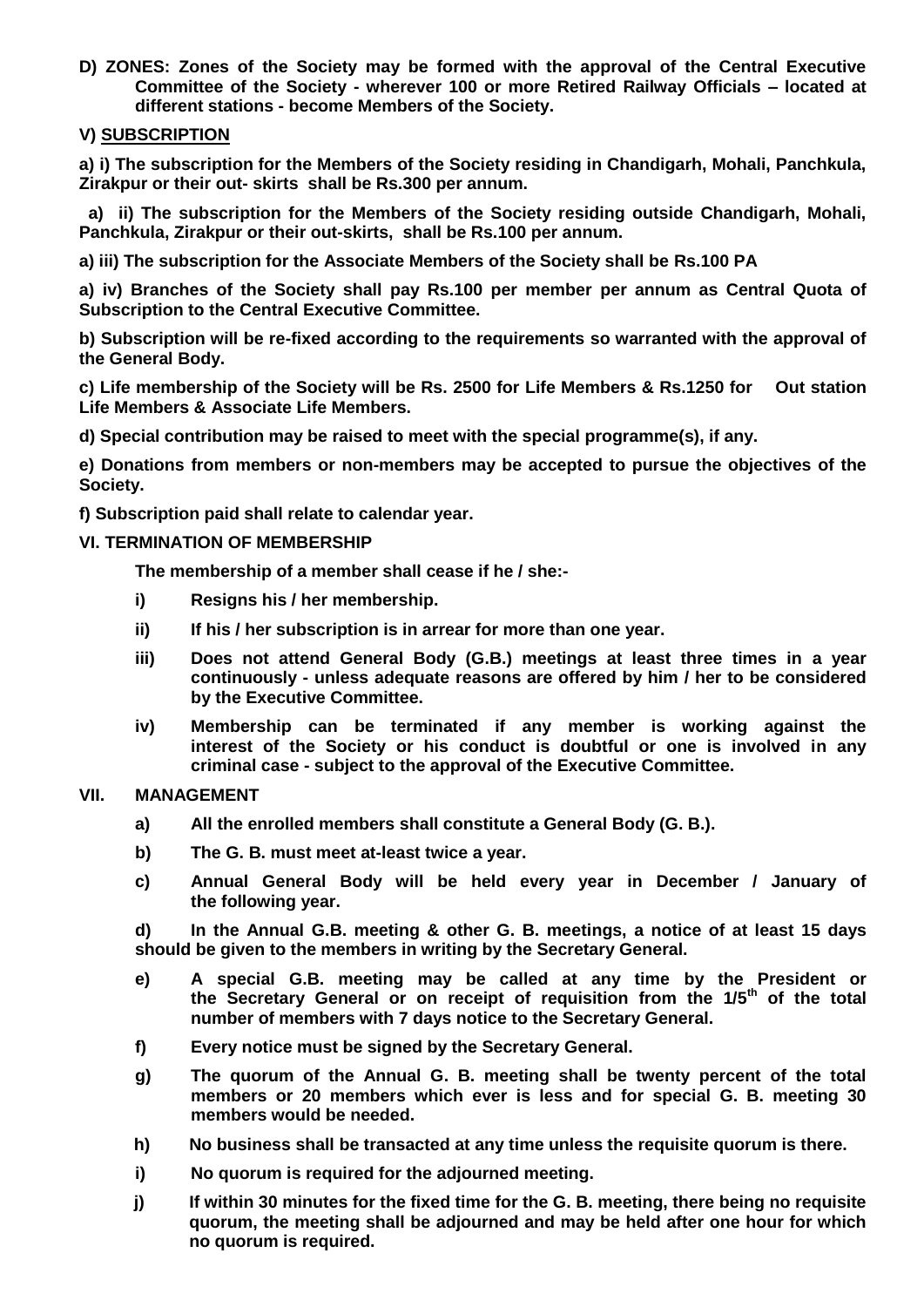**k) General Body shall be empowered to remove any office bearer / Executive member on the basis of specific charges.** 

# **VIII. FUNCTIONS OF GENERAL BODY**

**The business to be transacted by the General Body shall be as under:-**

- **i) To confirm the Minutes of the previous G.B. meeting and of any special G.B. meeting, the minutes of which have not been confirmed earlier.**
- **ii) To receive and adopt the annual report of the Executive Committee.**
- **iii)To pass the audited statement of annual income and expenditure accounts and the balance sheet.**
- **iv) To appoint an Auditor amongst the members to audit accounts of the Society once in a year.**
- **v) To elect Office Bearers and Members of the Executive Committee after giving due notice to members as provided in the Bye-Laws. If necessary, the election shall be held by show of hands.**
- **vi)To consider resolutions if any for the amendment of Constitution / Bye-Laws of the Society.**
- **vii) To adopt any other resolutions to watch the interest of members.**
- **viii) To take up any other matter with the permission of the President.**

## **IX. CENTRAL EXECUTIVE COMMITTEE (CEC):**

**a) The general management of the Society shall vest in the Central Executive Committee.**

**b) The General Body shall elect the Central Executive Committee at its biannual meeting which will consist of following Office Bearers & CEC Members:**

| <b>Patron / Patrons</b>  | To be nominated by CEC | <b>Secretaries</b>       | Two               |
|--------------------------|------------------------|--------------------------|-------------------|
| Chairman                 | One                    | <b>Joint Secretaries</b> | Two               |
| <b>President</b>         | One                    | Treasurer                | One               |
| <b>Working President</b> | Two                    | Joint Treasurer /        | One               |
|                          |                        | <b>Finance Secretary</b> |                   |
| <b>Sr Vice President</b> | Two                    | <b>Auditor</b>           | <b>One</b>        |
| <b>Vice President</b>    | Two                    | <b>Executive Members</b> | Ten               |
| <b>Secretary General</b> | <b>One</b>             | <b>Zonal Secretaries</b> | <b>Ex-Officio</b> |

**c) All Zonal Secretaries of the Society shall be Ex-Officio Members of Central Executive Committee.**

**d) Additional Office Bearers or CEC Members may be nominated by the President or by the Central Executive Committee – with special assignments in organizational interest.**

- **e) Executive Committee may nominate any prominent persons as Patron or Advisor.**
- **f) Ex-President & Ex Secretary General shall be Ex-Officio Members of Central Executive Committee.**
- **g) Any vacancy occurring during the course of 2 years shall be filled up by the President / CEC.**
- **h) Composition of the Branch and Zonal Executive Committees shall be decided by the respective General Bodies with the approval of the Central Executive Committee.**

## **X. QUORUM OF THE EXECUTIVE COMMITTEE**

- **a) The quorum of the Executive Committee (EC) meeting shall be of six members.**
- **b) The Executive Committee shall normally meet once in a month but one meeting shall be held at-least once in two months. The emergent meeting shall be held on a written request of (at least) six members of the Executive Committee.**
- **c) For convening the Executive Committee meeting, one week notice shall be given to the members in writing by the Secretary General and in case of emergent meeting 48 hrs. notice shall be given.**
- **d) A member who does not attend three consecutive meetings of the Executive Committee without adequate reasons shall cease to be a member of the Committee.**
- **e) The Executive Committee may appoint a Sub-Committee to carry out any important work for a specific period.**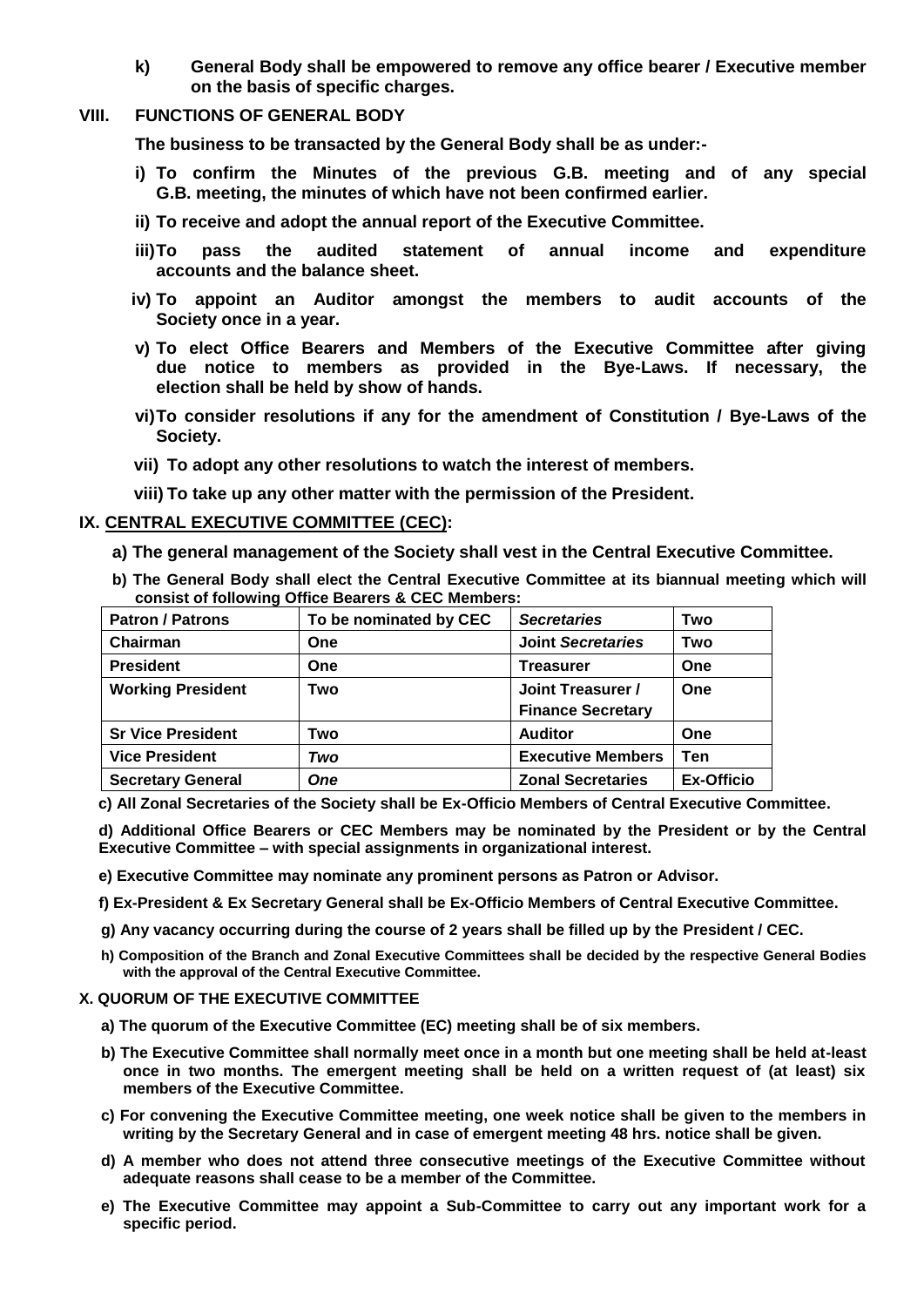**XI BANK ACCOUNT: The Bank Accounts of the Society in the name of Railway Senior Citizens Welfare Society (RSCWS for short) shall be operated jointly by two of the following Office Bearers of the Society – namely one from amongst the Chairman or President or Secretary General and one from amongst the Treasurer or Finance Secretary of the Society.** 

## **XII (A) POWERS & DUTIES OF PATRON**

**To guide the President, Secretary General and the Executive Committee regarding the affairs of the Society for achieving its aims and objectives as per provisions of the Constitution.** 

## **XII (B) POWERS & DUTIES OF CHAIRMAN**

**i) He shall guide the activities of the Society during the meetings of Executive Committee & General Body and advise them from time to time to achieve the aims & objectives of the Society as per provisions of the Constitution.**

**ii) He shall have the final Casting Vote in the event of a tie in the voting on any issue.**

**iii) He shall be authorised to sanction expenditure above Rs.5000 and up to Rs.10000 in case of an exigency to meet the aims and objectives of the Society.**

**iv) He shall be the Appellate Authority in Disciplinary Cases.**

## **XII (C) POWERS AND DUTIES OF PRESIDENT**

**i) President shall preside over all meetings of the General Body and the Executive Committee.** 

**ii) He shall have a casting vote in the event of a tie.** 

**iii) He shall be authorised to keep an Imprest amount of Rs.1000 for day to day expenditure to meet the objectives of the Society.** 

**iv) He shall be authorised to sanction up-to Rs.5000 to meet any exigencies for furtherance of the objectives of the Society.** 

**v) He shall be authorized to call an emergent meeting of the Executive Committee and the General Body.** 

**vi) He shall generally be responsible for conducting the affairs of the Executive Committee and ensuring that the decisions of the Committee are fully carried out under his guidance.** 

**vii) He is empowered to warn / suspend any member for misbehaviour or for working against the interest of the society.**

**viii) He shall be authorized to accept the Resignation of the Members/Office Bearers of the Society and to nominate a Member to fill up any vacancy in the Executive Committee in consultation with the Secretary General.**

## **XII (D) POWERS & DUTIES OF WORKING PRESIDENTS:**

**i) To help the President in discharge of his duties** 

**ii) To represent & function as the President in his absence.**

**iii) To oversee the Welfare activities and overall organizational growth of the Society.**

# **XIII) POWERS & DUTIES OF SR. VICE PRESIDENT & VICE PRESIDENT**

**i) To supervise the Welfare activities of the Society.**

- **ii) To help in expanding the activities of the society and for inducting new members in the Society.**
- **iii) To carry out any duty assigned by the President.**
- **iv) To function as President in absence of President, Working President & Sr. Vice President.**

# **XIV. POWERS & DUTIES OF SECRETARY GENERAL**

**i) Secretary General will be the in-charge of the office of the Society - subject to the control of the Executive Committee.** 

**ii) He will Correspond on behalf of the Society and maintain files, membership Register, Minutes Books and all such other record.** 

**iii) He will convene meetings of the General Body and Executive Committee and issue notices of meetings to the members in writing.** 

**iv) He will record all the proceedings of the meetings and get it confirmed in the next meeting.** 

**vi) He will arrange and organize all functions of the Society.** 

**vii) He will present annual report of activities of the Society before General Body.**